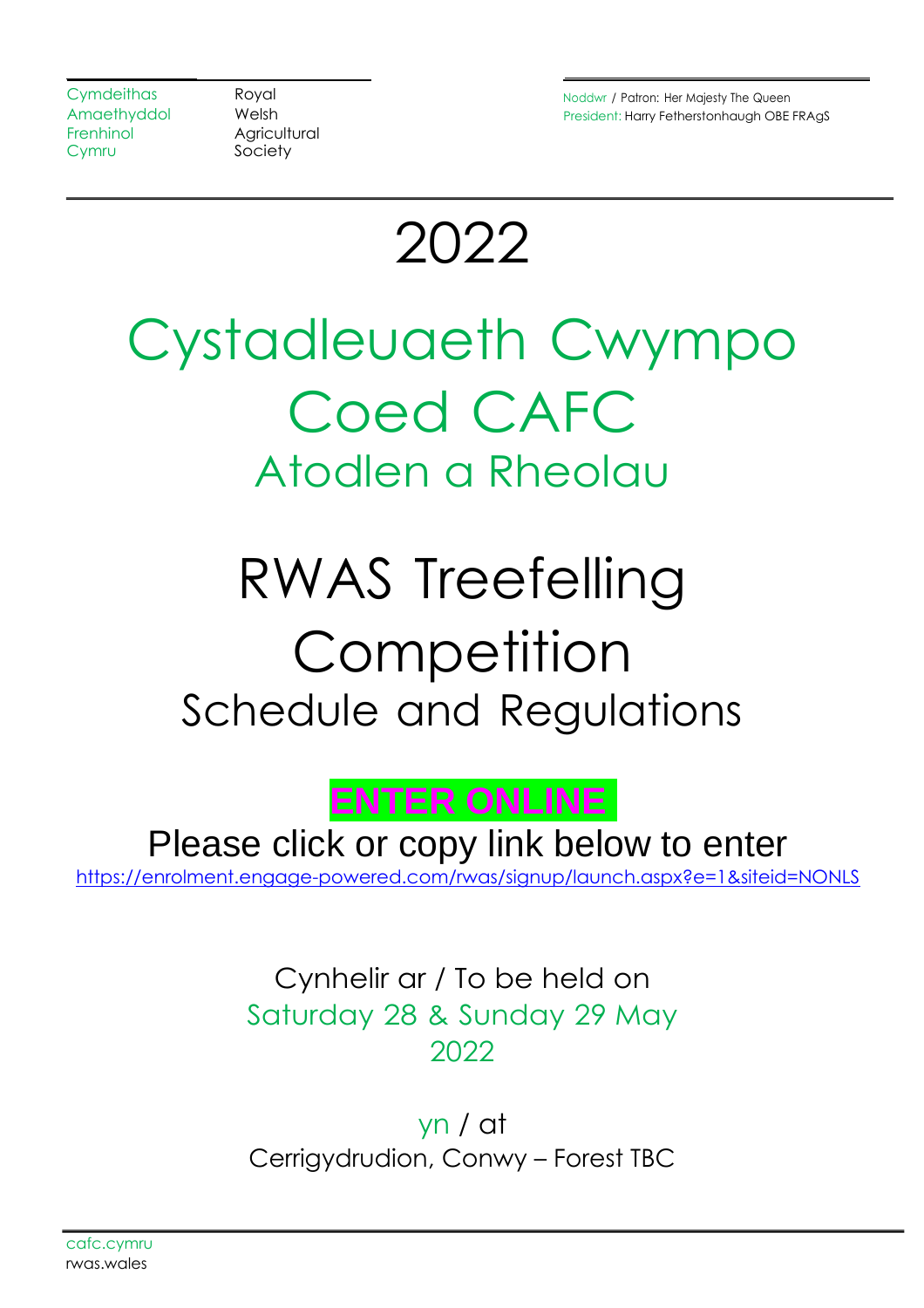# Ceisiadau Olaf

Closing date for entries 29 Ebrill / April 2022

## Tâl Ymgeisio

Entry Fee £20.00 per entry (classes 1 & 2) £10.00 per entry (class 3)

Cyflwyniad Gwobrau Presentation of Awards Sunday 29 May at 4.00pm

Manylion cyswllt Contact details Mrs Bethan Davies CAFC Cyf / RWAS Ltd.



101982 554411 bethan@rwas.co.uk www rwas.co.uk

Beirniad

Judges

Missilun R Jones Mr Chris Hughes Mr James Archer Mr Jeff Jones Mr Andrew Fletcher Mr Cliff Cook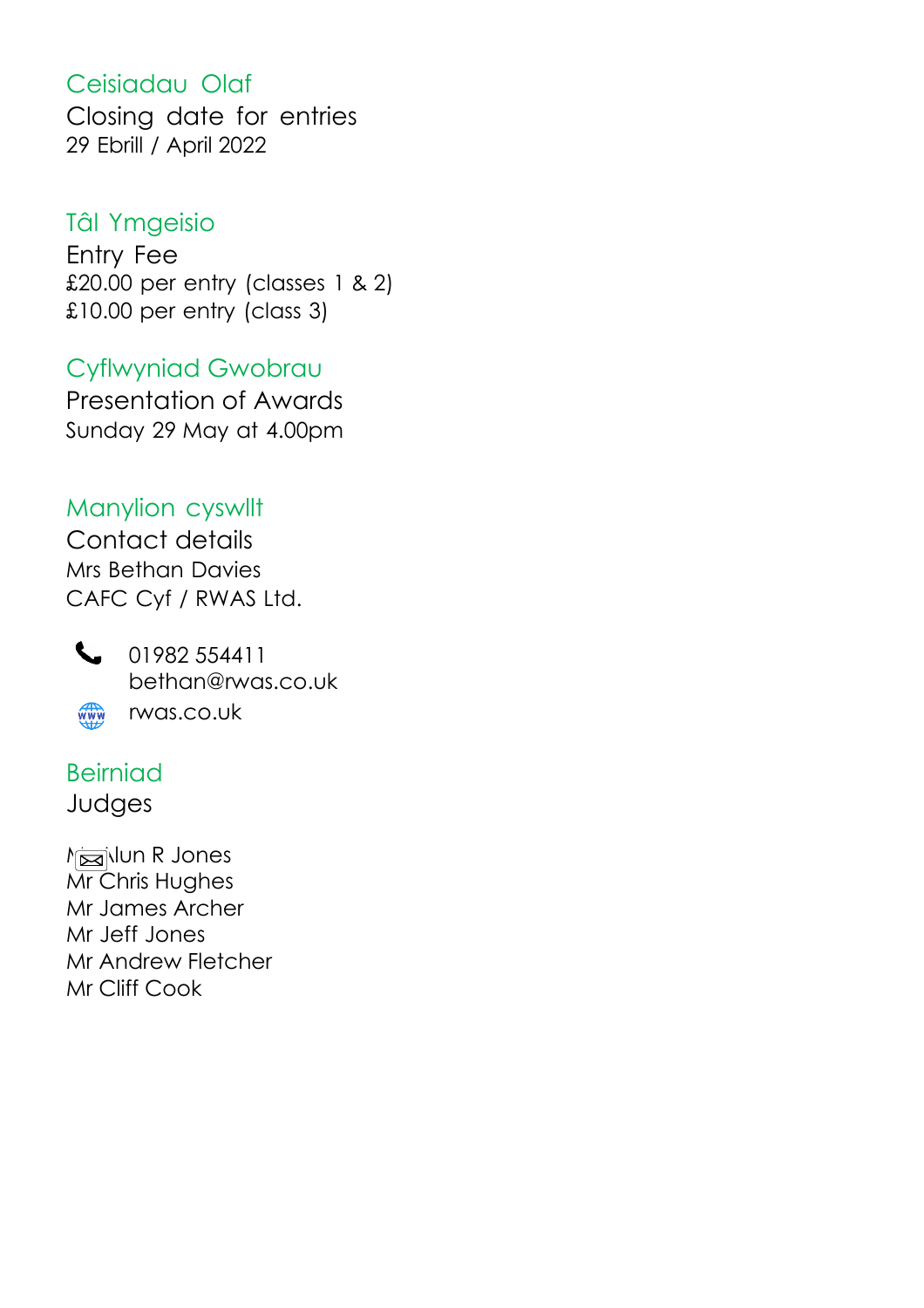#### **Cadeirydd Coedwigaeth / Chairman - Forestry**

Mr Iwan Lloyd-Williams

**Prif Stiward Adrânnol / Chief Sectional Steward**

Mrs Victoria Laurie

#### **Stiwardiaid / Stewards**

Mr Brian Barker Mr George Johnson Mr Ian Sheffner Ms Bethan Hughes Mr Llion Jones

# **NODDWYR / SPONSORS**

This competition is generously sponsored by: Husqvarna Confederation of Forest Industries (UK) Ltd (Confor) MWMAC Ltd. Forestry Contractors Association Caerfagu Products Ltd. Tom's Mowers & Garden Supplies DSHwood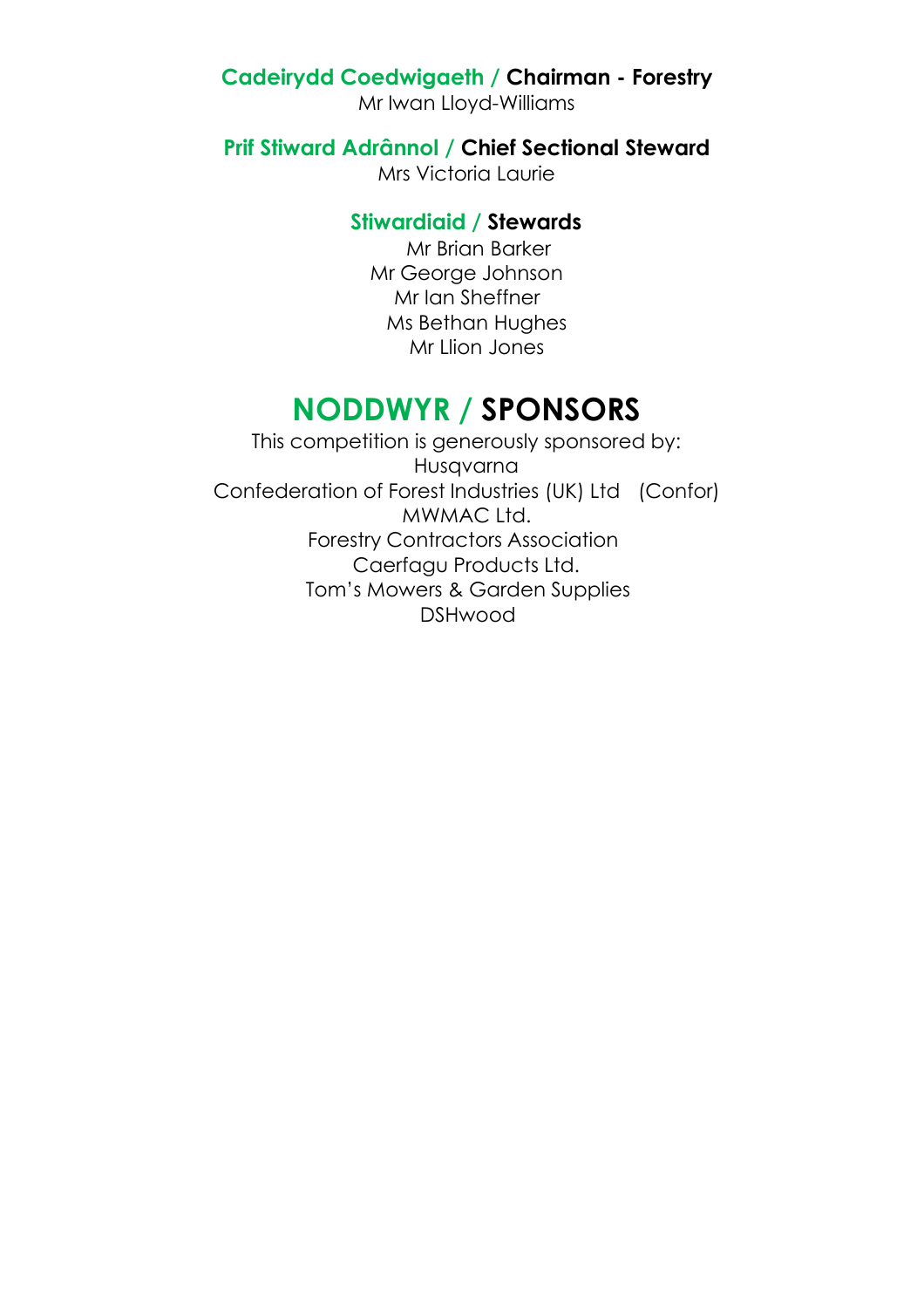# **GWOBRAU / PRIZES**

**Section 1 - Expert** (For previous competitors 25 years and over)

**First Prize:** Husgvarna Voucher to the value of £670 and the Oregon Saw Chain Perpetual Trophy **Second Prize:** £60 Kindly sponsored by FCA **Third Prize**: £40

#### **Section 2 - 24 years and Under**

(For previous competitors 24 years and under)

**First Prize:** Husqvarna Voucher to the value of £670 **Second Prize**: £60 **Third Prize**: £40

**Section 3 - Newcomers** Competitors who have **not** entered in the Royal Welsh Treefelling Competition or the UK Loggers (Any Age) **First Prize:** Husqvarna Voucher to the value of £670 **Second Prize:** Stihl Forestry Helmet & Combi Fuel Can **Third Prize:** £40

#### **MWMAC Special Prize for Newly Qualified competitors (CS31 or equivalent)**

"Provision of one place on a MWMAC Medium Tree Felling Course (including Integrated City & Guilds Assessment). This is the next step in training for any newcomer to the industry, value £726 incl. vat.

#### **MWMAC Prize clause:**

This is a non-transferable prize (i.e. we cannot exchange it for cash or for a training course at another centre). This training must be completed with MWMAC within 12 months of competition date

Prizes may change subject to number of entrants and sponsorship

### **CYSTADLEUAETH / COMPETITION**

- 1. Competitors will be marked on their maintenance, felling, snedding and cross cutting with particular reference to safety on Saturday 28 & Sunday 29 May 2022.
- 2. Competitors and their equipment will be scrutinised by a steward immediately prior to the competition and a safety checklist as contained in the schedule, will be completed.
- 3. Competitors will be given a numbered tree to prepare, fell and sned.
- 4. Competitors will be asked to demonstrate safe cross cutting of logs.
- 5. Cross cutting and treefelling will be carried out on separate trees and judged separately.
- 6. Competitors will be asked to fit another chain and turn the bar on their chain saw.
- 7. The competitors will be split into either Section 1, 2, or 3 after the closing date of entries, according to the regulations.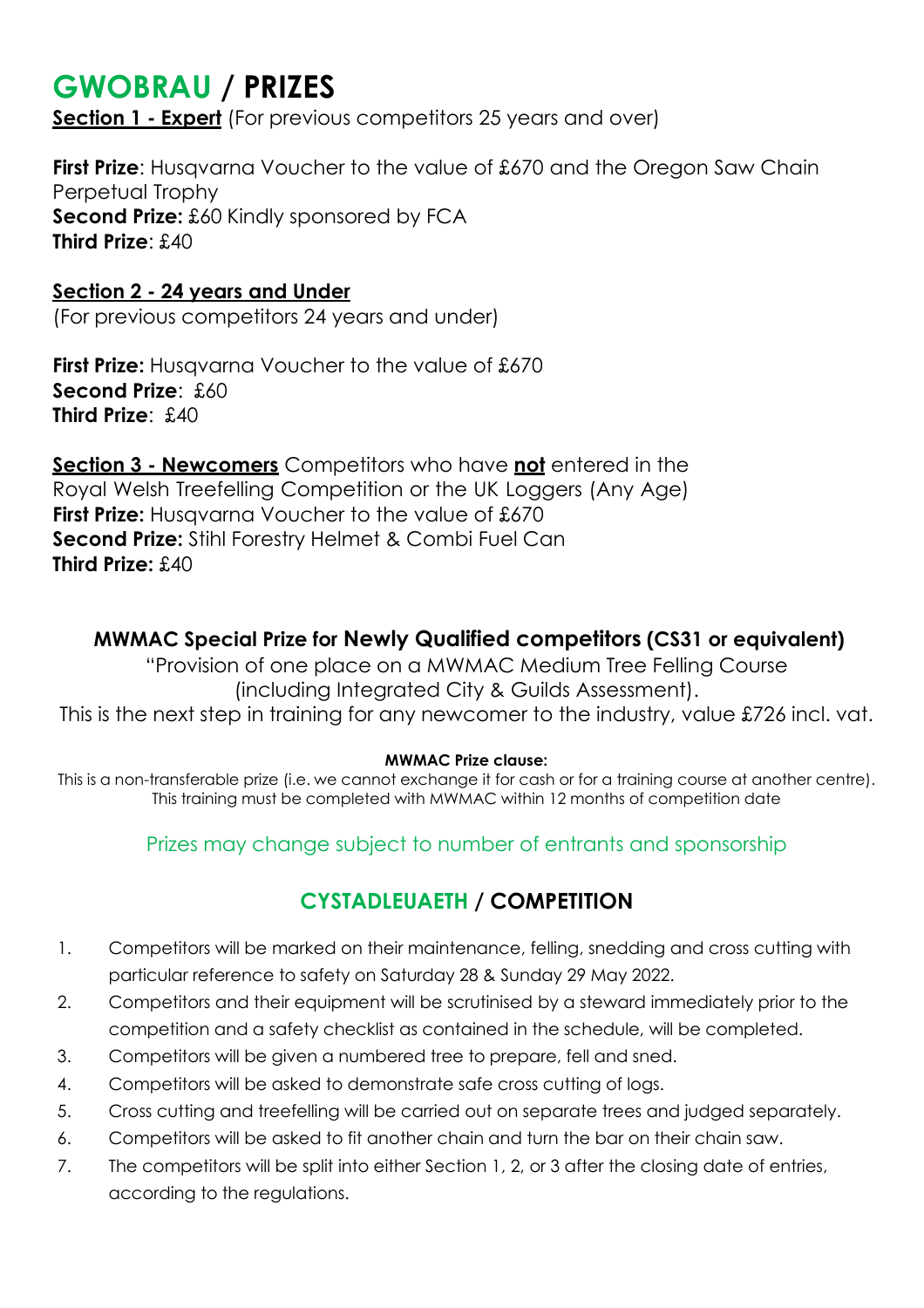### **RHEOLAU / REGULATIONS**

- 1. The Society will arrange for Third Party Public Liability Insurance cover for the competitors. Please note: - this does not include Personal Accident Cover.
- 2. Competitors must be over 16 years of age on the day of the Competition.
- 3. The competition is divided into three categories: Section 1, 2 &3 **Section 1** is open to all those that meet the requirements of the regulations that have previously entered a tree felling competition and are aged 25 years or older on the day of the competition.

**Section 2** is open to all those that meet the requirements of the regulations who have previously competed in a tree felling competition and are aged 24 years old or under on the day of the competition.

**Section 3** is open to all those that meet the requirements of the requidtions and have never entered a tree felling competition before.

- 4. Competitors in Section 3 must hold a minimum of Lantra QCF or City & Guilds NPTC Award or Certificate of Competence in Felling & processing trees **up to** 380mm **or** Ground-based chainsaw operations.
- 5. All other competitors must hold Lantra QCF **or** City and Guilds Award or Certificate of Competence in Felling & Processing Trees **over** 380mm.
- 6. Competitors must produce their appropriate vocational qualification certificate or ID card on the day of the competition.
- 7. Competitors must provide chainsaws and felling aids in safe working condition. Competitors must also wear protective clothing as detailed in FISA Guide No 301. Failure to comply with FISA Guide No 301 will result in immediate disqualification.
- 8. The maintenance section will involve fitting another chain and turning the bar, on the competitor's chain saw, time and quality of operation being judged. The mounting components must not be modified in any way from the manufacturer's specification.
- 9. Competitors are only allowed to enter one of Sections 1, 2, or 3.
- 10. No competitor must be within two tree lengths of another competitor or person (except the Judges and Stewards) when felling.
- 11. Protests Any protest must be made in writing and handed to the Chief Sectional Steward within half an hour of judging being completed together with a deposit of £25.00 which will be refunded if the protest is upheld.
- 12. Judges reserve the right to withdraw any competitor at any stage during the competition.
- 13. The Royal Welsh Agricultural Society is committed to protecting your personal data and processing it only in accordance with legal requirements. For more details you should request a copy of our GDPR policy. We process your personal data as it is necessary for the performance of our contract with you to facilitate your entry to the competition. We will not transfer your data outside of the EEA (European Economic Area) and will not share your data with third parties. Results will also be circulated with members of the Press and published on our website. We retain your data in accordance with our retention schedule to simplify future applications. You have various rights in the data we hold including rectification and objecting to processing.
- 14. The competition will comply with Welsh Government Covid 19 regulations.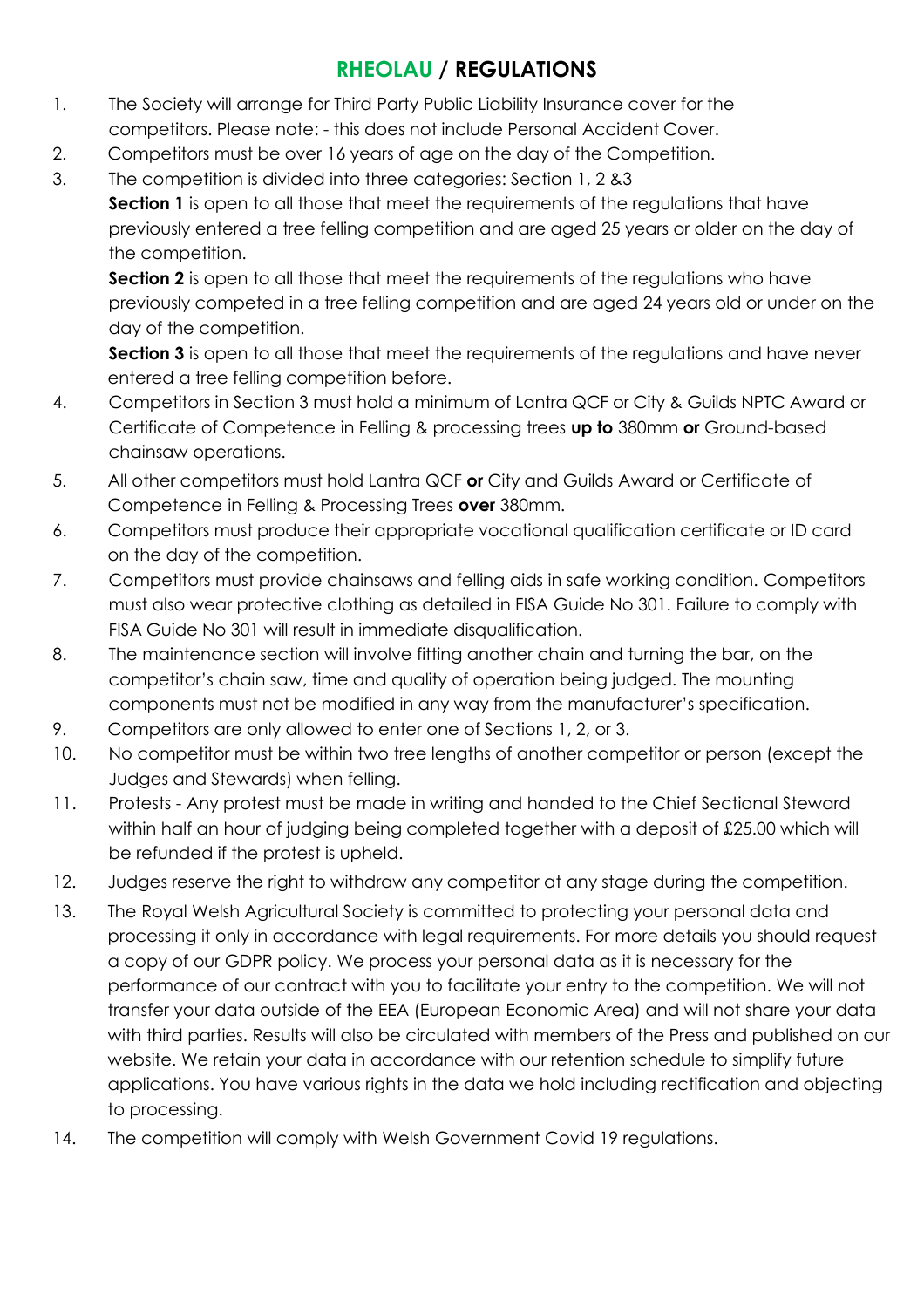#### **CYSTADLEUAETH CWYMPO COED SIOE FRENHINOL CYMRU 2022 ROYAL WELSH SHOW TREE FELLING COMPETITION 2022**

#### **RHESTR GWIRIO DIOGELWCH / SAFETY CHECK LIST**

#### **OFFER DIOGELWCH / SAFETY EQUIPMENT**

This will comply with FISA guide No. 301 (Using petrol-driven chainsaws)

Safety Helmet Leg Protection Eye Protection Safety Boots

Ear Defenders Non snag outer clothing Gloves Personal First Aid Kit Whistle

#### **FELLING AIDS**

Competitors are responsible for providing all their own felling aids e.g. Sledgehammer, wedges, felling lever etc.

#### **NODER / NOTE:**

- 1. Personal First Aid Kit is ESSENTIAL.
- 2. Competitors will be required to have all the above items with them when they present themselves for registration.

#### **DIOGELWCH LLIF GADWYN /CHAINSAW SAFETY**

This will comply with FISA guide No. 301 (Using petrol-driven chainsaws)

 ON /OFF switch. Safety (dead hand) throttle. Front hand guard. Chain catcher. Chain breakage guard. Anti vibration handles. Safety chain. Chain cover. An exhaust system which directs fumes away from the operator. The chainsaw must be used right handed. Keep the thumb of the left hand around the back of the front handle. On/Off switch is effective. Chain brake is effective. Chain is stationary when the saw is idling. Chain maintained to manufacturer's specification.

#### **NODER/NOTE:**

Successful entrants will be emailed a pack containing full details of the operation of the actualday of the competition.